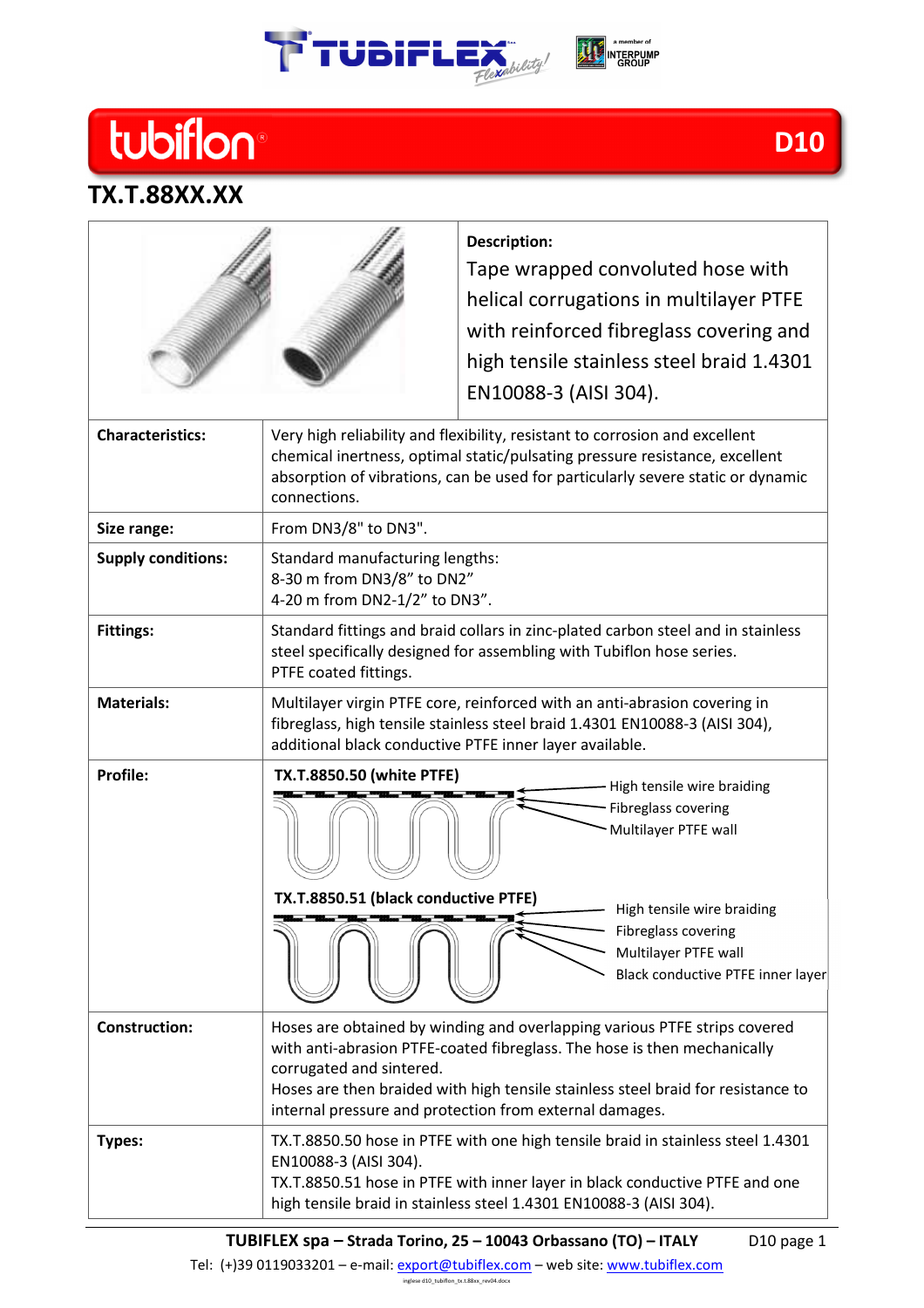

| <b>Coverings:</b>        | TX.T.885S with one high-tensile braid in stainless steel 1.4301 EN 10088-3 (AISI<br>304) and additional flameproof sleeve in silicone coated fibreglass.<br>TX.T.885V with one braid in stainless steel 1.4301 EN 10088-3 (AISI 304) and<br>additional braid (or wrapping) in fibreglass.<br>Coverings are available for hose assembly only, not for bulk hoses.                                                                                                                                                                                                                                                                                                                                                                                                                             |
|--------------------------|----------------------------------------------------------------------------------------------------------------------------------------------------------------------------------------------------------------------------------------------------------------------------------------------------------------------------------------------------------------------------------------------------------------------------------------------------------------------------------------------------------------------------------------------------------------------------------------------------------------------------------------------------------------------------------------------------------------------------------------------------------------------------------------------|
| Use:                     | Delivery of chemicals even in depression: solvents, paints, glues, adhesive<br>materials, inks, aggressive substances.<br>Delivery of foods and beverages.<br>Delivery of cooling water, superheated water, steam, pulp, diathermic oil,<br>lubricating oil for engines and turbo compressors, high voltage stators cooling<br>air.<br>Delivery of lubricating oil and fuels for shipbuilding sector where flameproof<br>characteristics are required, Tubiflon comply with European directive MED<br>(see web page: product certification).<br>Hose types with inner layer in conductive PTFE are advised where, due to the<br>nature and speed of the fluid, electrostatic charges may build up and damage<br>the hose (for example, delivery of gas, steam, hot water, flammable fluids). |
| <b>Applications:</b>     | Chemical and pharmaceutical plants, food product and freeze-dry plants,<br>industrial vehicles, large engines and turbines, shipbuilding sector, wood and<br>paper processing plants, plate presses, stator cooling systems.                                                                                                                                                                                                                                                                                                                                                                                                                                                                                                                                                                 |
| <b>Working pressure:</b> | Up to 125 bar, depending on hose size. See technical table.<br>Working pressure (PN) indicated in the technical table refers to the hose at<br>room temperature, for assemblies manufactured with our standard fittings in<br>conformity with highest standards.<br>With fittings coated in PTFE, these values must be 50% reduced (do not apply<br>further reduction coefficients).<br>For continuous use in presence of frequent pressure pulses, the maximum<br>operating pressure must be 50% reduced (do not apply further reduction<br>coefficients).                                                                                                                                                                                                                                  |
| Temperature:             | $-55^{\circ} \div 250^{\circ}$ C<br>For a temperature range 50°÷250°C working pressure must be reduced by<br>applying the following coefficients (Derating factors).<br>50°C - 0.97 PN<br>100°C - 0.93 PN<br>150°C - 0.89 PN<br>200°C - 0.85 PN<br>250°C - 0.80 PN<br>Values for intermediate temperatures shall be interpolated.                                                                                                                                                                                                                                                                                                                                                                                                                                                            |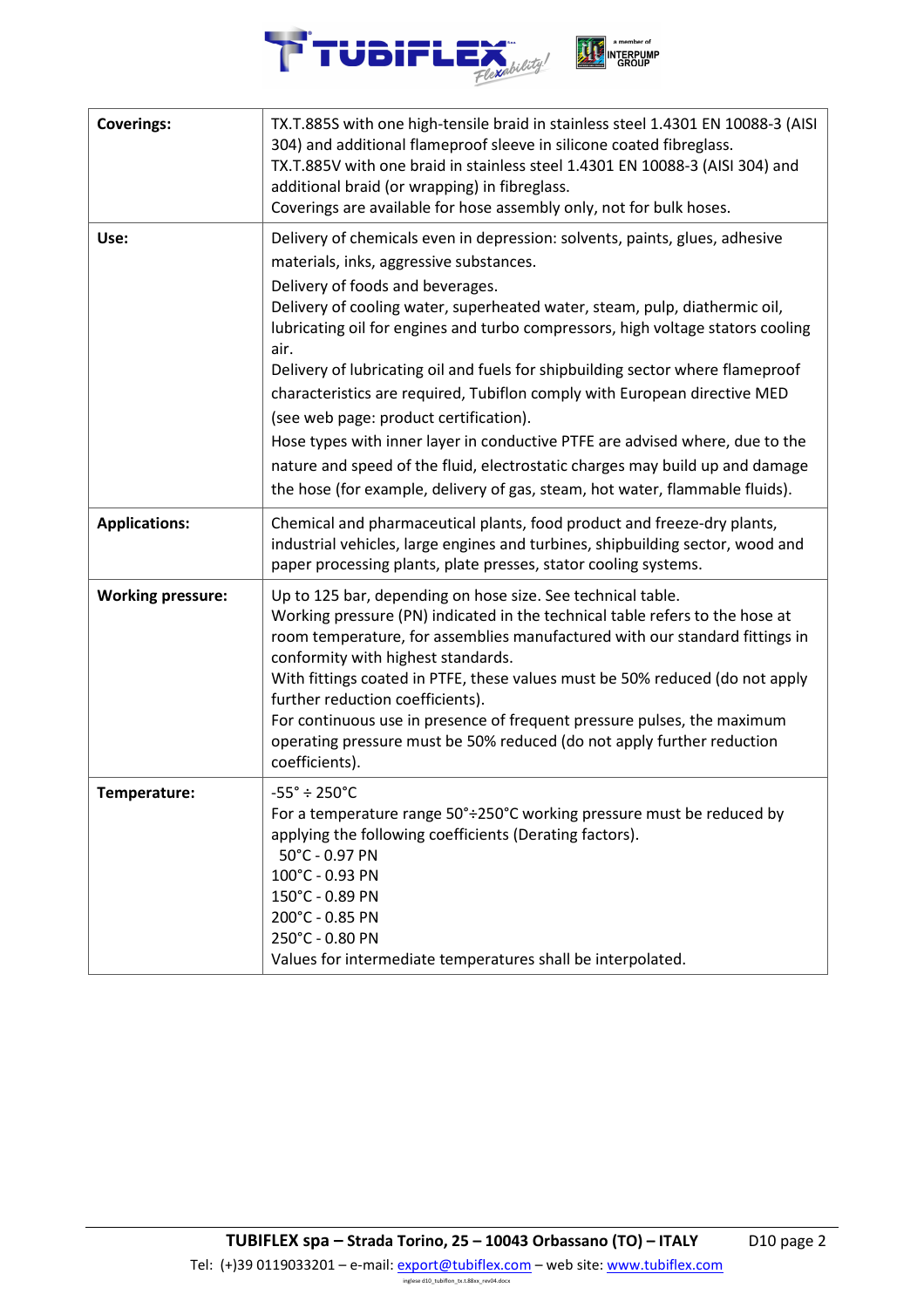

## **HOW TO READ PRODUCT CODE**



885S) with one braid and silicone fibreglass sleeve (for hose assembly only)

885V) with one braid and fibreglass sleeve (for hose assembly only)

|                   | <b>TX.T.88XX.50.XXX</b> |             |              |          |            |                  |                          |                          |                        | white PTFE         |                       |                        |  |
|-------------------|-------------------------|-------------|--------------|----------|------------|------------------|--------------------------|--------------------------|------------------------|--------------------|-----------------------|------------------------|--|
| <b>DN</b><br>inch | ID<br>mm                | Toll.<br>mm | N.<br>braids | OD<br>mm | Tol.<br>mm | <b>PN</b><br>bar | <b>BP</b><br>bar         | <b>BR</b><br>stat.<br>mm | Vac.<br>rating<br>bar* | Wt.<br>g/m<br>±10% | Part<br><b>Number</b> | <b>Product</b><br>Code |  |
| 3/8"              | 10                      | ± 0.3       | $\mathbf 0$  | 14.3     | ± 0.3      | 5                |                          | 30                       |                        | 110                | T7920                 | TX.T.8800.50.010       |  |
|                   |                         |             | 1            | 15.5     | ± 0.3      | 125              | 500                      | 30                       | $-1.0$                 | 250                | T8150                 | TX.T.8850.50.010       |  |
| $1/2$ "           | 13.2                    | ± 0.3       | 0            | 17.5     | ± 0.3      | 5                |                          | 50                       |                        | 140                | T6211                 | TX.T.8800.50.012       |  |
|                   |                         |             | 1            | 18.7     | ± 0.3      | 105              | 420                      | 50                       | $-1.0$                 | 315                | T6224                 | TX.T.8850.50.012       |  |
| 5/8"              | 16                      | ± 0.3       | 0            | 21.8     | ± 0.3      | $\overline{4}$   | $\overline{a}$           | 55                       |                        | 205                | T7719                 | TX.T.8800.50.016       |  |
|                   |                         |             | 1            | 23.0     | ± 0.3      | 100              | 400                      | 55                       | $-1.0$                 | 410                | T7428                 | TX.T.8850.50.016       |  |
| 3/4"              | 19.5                    | ± 0.3       | $\pmb{0}$    | 25.5     | ± 0.3      | 3                | $\overline{\phantom{0}}$ | 60                       |                        | 250                | T6213                 | TX.T.8800.50.020       |  |
|                   |                         |             | 1            | 26.9     | ± 0.3      | 90               | 360                      | 60                       | $-1.0$                 | 540                | T4454                 | TX.T.8850.50.020       |  |
| 1"                | 25.5                    | ± 0.5       | $\mathbf 0$  | 31.5     | ± 0.5      | $\overline{2}$   | $\overline{a}$           | 75                       |                        | 320                | T6214                 | TX.T.8800.50.025       |  |
|                   |                         |             | $\mathbf{1}$ | 32.9     | ± 0.5      | 80               | 320                      | 75                       | $-1.0$                 | 720                | T4455                 | TX.T.8850.50.025       |  |
| $1 - 1/4"$        | 32                      | ± 0.5       | 0            | 38.0     | ± 0.5      | $\mathbf{1}$     | $\overline{a}$           | 115                      |                        | 385                | T6215                 | TX.T.8800.50.032       |  |
|                   |                         |             | 1            | 39.4     | ± 0.5      | 64               | 256                      | 115                      | $-1.0$                 | 820                | T4456                 | TX.T.8850.50.032       |  |
| $1 - 1/2"$        | 38.5                    | ± 0.5       | 0            | 44.5     | ± 0.5      | 0.5              | $\overline{\phantom{0}}$ | 170                      |                        | 460                | T6216                 | TX.T.8800.50.040       |  |
|                   |                         |             | 1            | 45.9     | ± 0.5      | 53               | 212                      | 170                      | $-0.9$                 | 1050               | T4457                 | TX.T.8850.50.040       |  |
| 2"                | 51                      | ± 0.6       | 0            | 57.0     | ± 0.6      | 0.4              | $\overline{\phantom{a}}$ | 200                      |                        | 580                | T6217                 | TX.T.8800.50.050       |  |
|                   |                         |             | 1            | 58.4     | ±0.6       | 35               | 140                      | 200                      | $-0.4$                 | 1270               | T4458                 | TX.T.8850.50.050       |  |
| $2 - 1/2"$        | 64.5                    | ±1.0        | $\pmb{0}$    | 73.6     | ±1.0       | 0.3              | $\overline{a}$           | 300                      |                        | 1200               | T10056                | TX.T.8800.50.065       |  |
|                   |                         |             | 1            | 75.0     | ±1.0       | 25               | 100                      | 300                      | $-0.4$                 | 1960               | T10057                | TX.T.8850.50.065       |  |
| 3"                | 76.5                    | ±1.0        | $\pmb{0}$    | 86.6     | $\pm$ 1.0  | 0.2              |                          | 360                      |                        | 1400               | T9975                 | TX.T.8800.50.075       |  |
|                   |                         |             | 1            | 88.0     | ±1.0       | 20               | 80                       | 360                      | $-0.3$                 | 2400               | T9956                 | TX.T.8850.50.075       |  |

## **Order by PART NUMBER!**

\* Vacuum test performed according to UNI EN ISO 7233 Method A